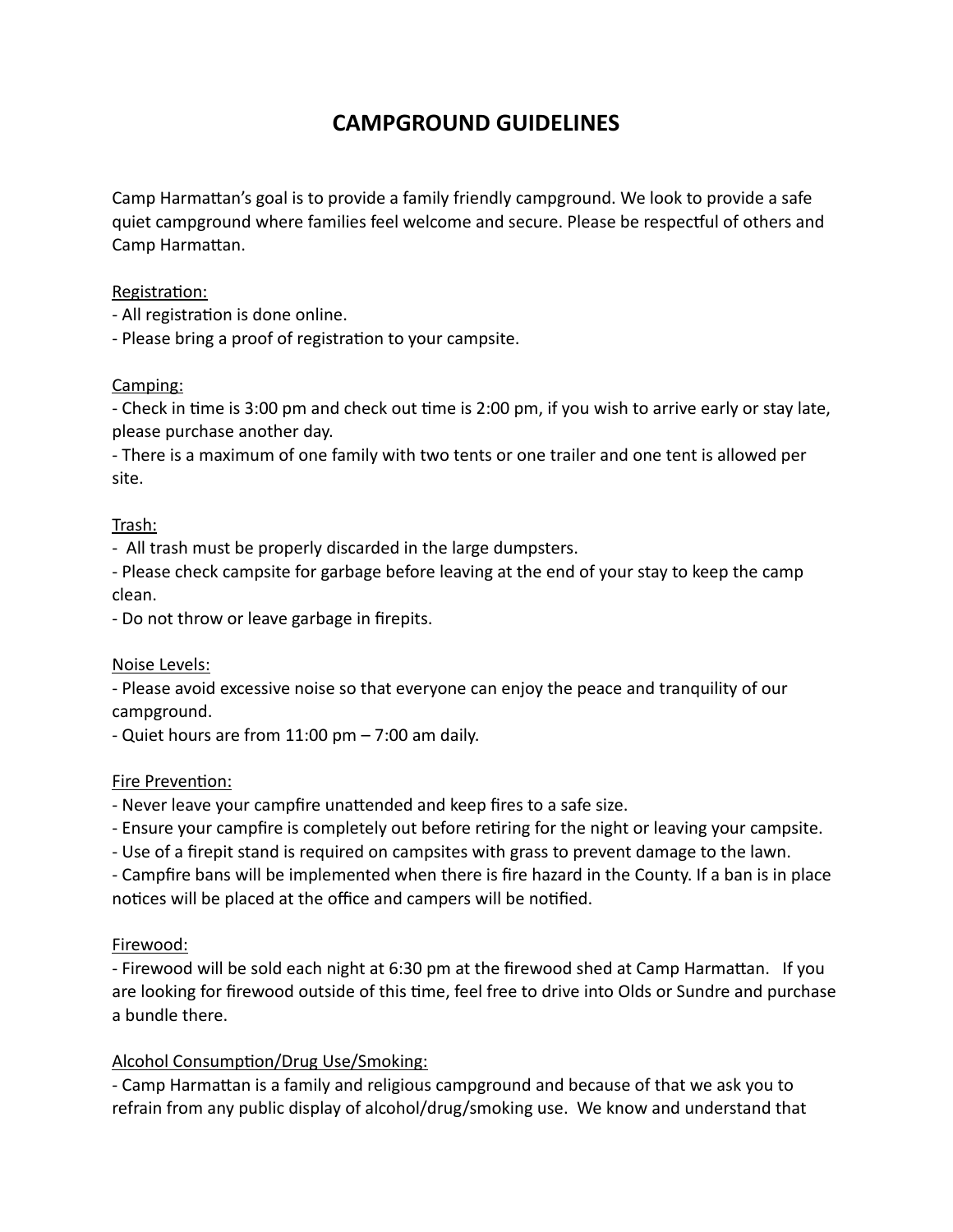there are different thoughts when it comes to each of these areas and we ask you to respect what our values are for future generations.

## Alterations:

- Sites are not to be altered through moving of fixed fire pits, digging, or adding to sites.
- Trees are not to be trimmed, cut down or damaged in anyway.

## Reservations:

- Specific sites can only be reserved during long weekend events.
- Sites or sections that are reserved will be marked with a reserved sign.
- Sites or sections may be reserved by a rental group or another camp activity by the camp.

## Animals:

- If your animals are noisy or aggressive, please leave your animal at home.
- Animals must always be leashed.
- Keep leash under 2m when around other people.
- Clean up after your animals to keep the camp clean.

- Animals are not allowed in any buildings on camp property unless they are a certified support animal, please have certification available.

## Services:

- Sites have electrical power.
- Water taps are located throughout the campground.
- Bottled water for drinking is recommend as the water has a distinctive flavor.
- There are no septic services at the camp for trailers. Dumping stations are in Olds, and Sundre.
- Porta potties are also located throughout the campground.

## Vehicles:

- Respect others, keep vehicle use to a minimum.
- Keep all vehicles on roadways or designated camping areas.
- Follow all posted signs and traffic laws.
- Watch for children playing.
- No off-highway vehicles are allowed to be used on Camp property at any time.

## Refunds:

- There is no refund on camping or firewood.

## Prohibited:

- Use of any type of firearms are not allowed on camp property.
- Fireworks, bangers, and bear deterrents devices are also not allowed.

# Enforcement: